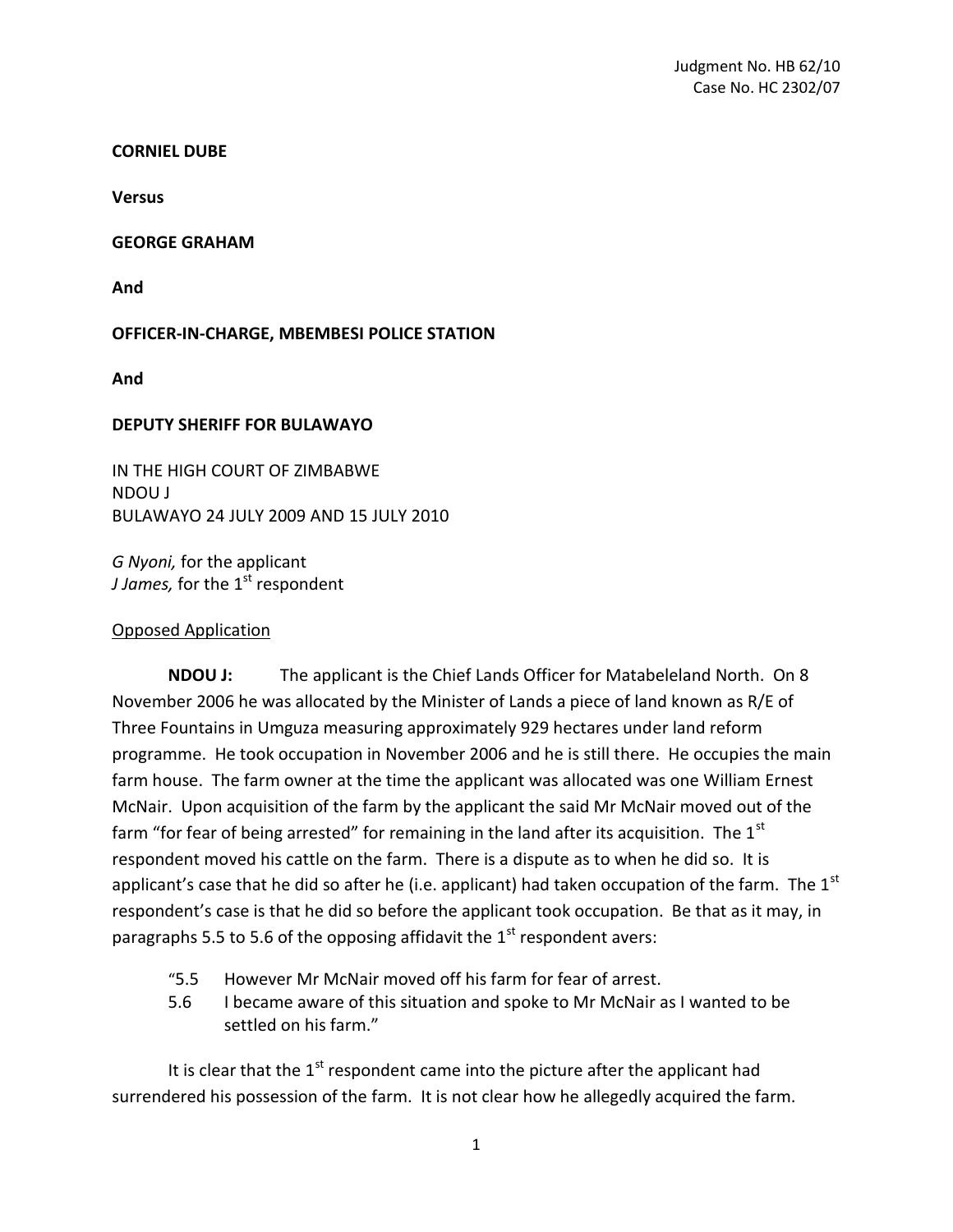What can be discerned from the opposing papers is that by some arrangement with Mr McNair he ended up on the land.  $1<sup>st</sup>$  respondent does not disclose the nature of this arrangement. It is not stated whether it was sale or lease. It is not averred whether the transfer from Mr McNair to  $1<sup>st</sup>$  respondent was done in terms of the relevant statutory provisions. In his "To whom it may concern" letter dated 20 October 2006, Mr McNair states-

"… We have appointed Mr George Graham to act on our behalf [*sic*] in the resuscitating of farming operations and to ensure the security of the above farm and due operations."

This implies that  $1<sup>st</sup>$  respondent was acting as an agent of Mr McNair. It can be discerned from paragraph 6 of his opposing affidavit that the  $1<sup>st</sup>$  respondent was on the farm at the behest of Mr McNair whilst he waited for his application to be settled on the farm to be determined by the Minister of Lands, Land Reform and Resettlement. This was not to be as the latter in his wisdom allocated the disputed land to applicant. The  $1<sup>st</sup>$  respondent is clearly not satisfied by the turn of events. He has however, not bothered to seek remedy by way of a review of the decision of the Minister. Instead he has chosen to defiantly remain on the farm because he believes that the applicant used his office to corruptly and clandestinely have the farm allocated to him.

On the above facts, it is clear that Mr McNair left the farm on his own accord fearing his arrest and possible prosecution and eviction under section 3 of the Gazetted Land (Consequential Provisions) Act [Chapter 20:28]. This being gazetted land, the parties' position on the farm is determined by what the law allows the acquiring authority and former owner to do on the farm after the acquisition – *Ferrera & Anor* v *Nhandara* HC3995/08. Section 3(1) of the Gazetted Land Act provides that:

"Subject to this section, no person may hold, use or occupy, gazetted land without lawful authority". In terms of section 2 "lawful authority" means –

- (a) An offer letter; or
- (b) A permit or
- (c) A land settlement lease"

It is common cause that the  $1<sup>st</sup>$  respondent (and by extension his principal, Mr McNair) does not occupy the land in question by lawful authority, but by defiance of the law and the acquiring authority. In the circumstances, Mr McNair through that defiance would be entitled to be evicted from the homestead by due process of the law. The acquiring authority is entitled to use the farm as it pleases as long as it does not interfere with the former owner's living quarters (homestead). The former owner has no *locus standi* to challenge the acquiring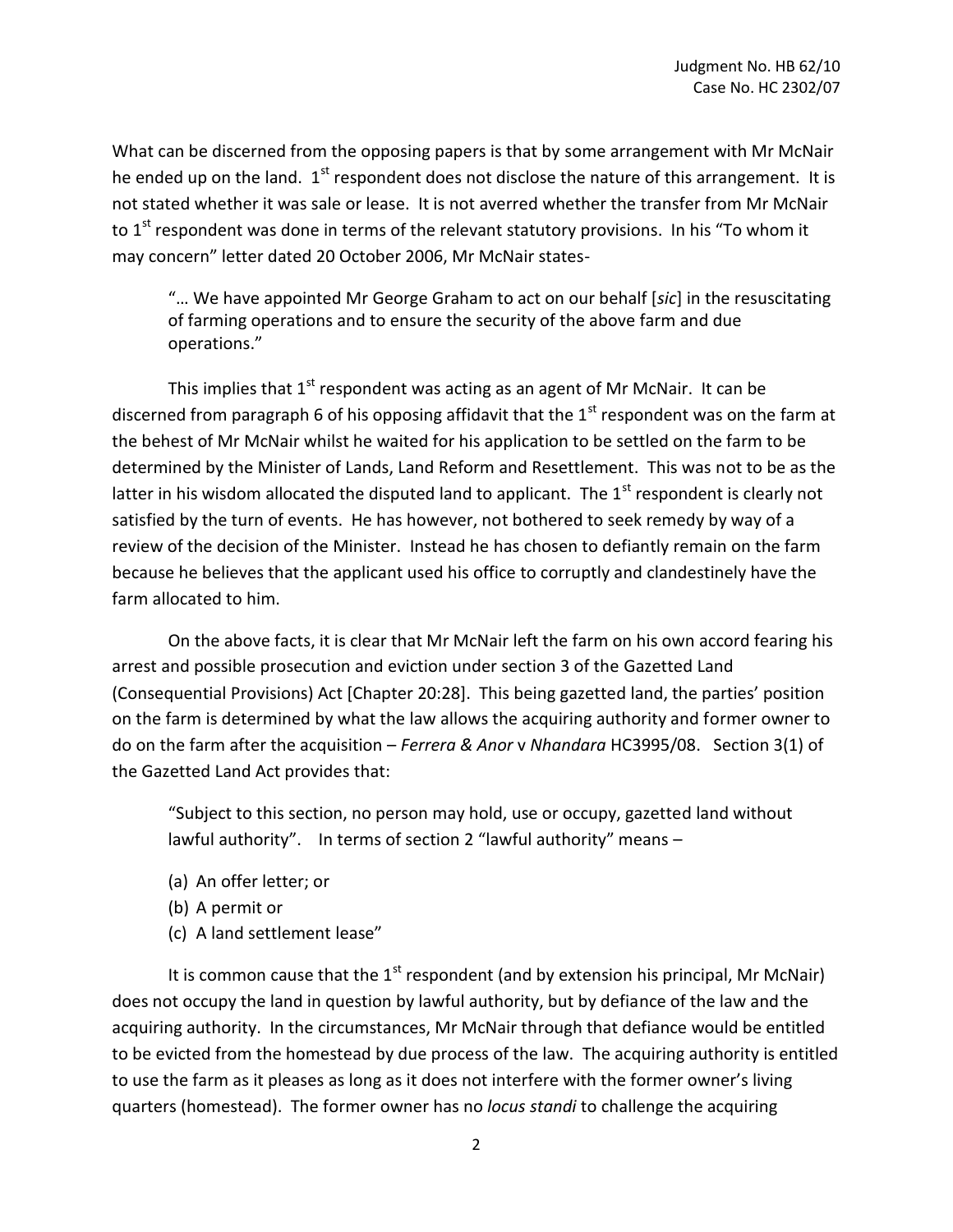authority's invitee's (i.e. applicant's) use and occupation of the farm land as long as it does not interfere with the living quarters – see also *Airfield Investments* v *Min of Lands, Agriculture & Rural Resettlement & Ors* SC 36-04. *In casu*, the former owner, Mr McNair, removed himself from the living quarters. The applicant then occupied the living quarters. Mr McNair did not seek to evict the applicant from the living quarters. Instead, he brought the  $1<sup>st</sup>$  respondent into the picture via the letter alluded to above. Mr McNair had no lawful authority after its acquisition to allocate the land to the  $1<sup>st</sup>$  respondent. The application for settlement by the  $1<sup>st</sup>$ respondent does not give him lawful authority to be on the farm. He has no lawful authority in terms of the Act to be on the farm.

On the allegations levelled against the applicant, it is beyond dispute that there is no law preventing employees of the acquiring authority from being beneficiaries of the land reform programme. The acquiring authority would be expected to have known that the applicant was one of its senior employees in Matabeleland North at the time it allocated him the farm. Even if it is accepted that the applicant clandestinely and corruptly manipulated his acquisition of the farm, (I make no such finding), this would not give  $1<sup>st</sup>$  respondent a right to occupy the farm. In any event, the allocation to the applicant was never formally challenged by the  $1<sup>st</sup>$  respondent or his principal, Mr McNair.

In light of the above I agree with applicant that there is no material dispute of facts. Issues raised by the  $1<sup>st</sup>$  respondent and supported by a Mr Gibson Siziba are not material for the resolution of the dispute before me. In any event, Mr Siziba's status in this matter is not clear. He claims to be a chairperson of "anti-corruption unit of war veterans audit unit in Matabeleland South." The land in dispute is in another province i.e. Matabeleland North with its own similar structures. If there was merit in these allegations of applicant's corruption in the allocation it is the latter province's structures which would have dealt with the matter. But the bottom line is that the issues here are of a legal and not factual nature. The applicant has established his case and I accordingly order as follows:

- (a) That the  $1<sup>st</sup>$  respondent and all those claiming through him be and are hereby ordered to forthwith vacate applicant's allocated land known as sub-division R/E of Three Fountains measuring approximately 929 hectares together with his cattle and all his other livestock that may be thereat.
- (b) That should the  $1<sup>st</sup>$  respondent fail to comply with paragraph (a) above within 48 hours of the service of this order on him, 2<sup>nd</sup> respondent with or without the aid of the 3<sup>rd</sup> respondent be and is hereby ordered to proceed to applicant's farm and thereat drive out  $1<sup>st</sup>$  respondent, his workers and his livestock there from.